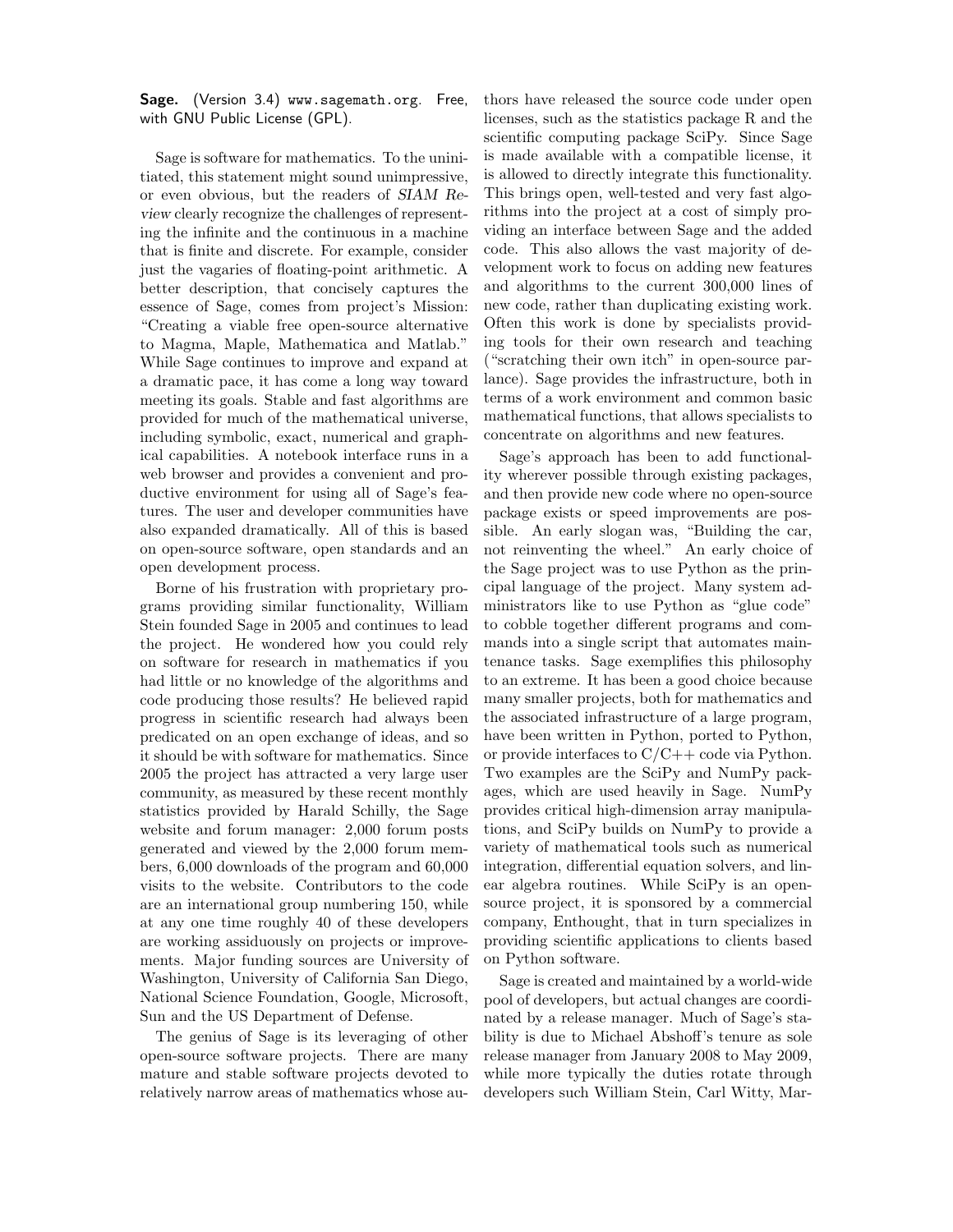tin Albrecht, Robert Miller, Mike Hansen, Craig Citro, Nick Alexander, Tom Boothby and Minh Van Nguyen. Part of Sage's stability comes from requiring every change to receive a positive review by another Sage developer before being added, not unlike the review of a journal article by a referee. Similar to the Linux kernel development process, all approved changes are then integrated into the official version by a release manager. There is an automated test system for catching unintended effects in other areas, providing more safeguards for the high quality of the code as tests are performed after making changes and interested volunteers test preliminary versions on a variety of hardware. It is important to realize that Sage contains everything you need to use all of its features. You can install it anywhere you like — your desktop, a laptop, a USB thumb drive or personal space on a shared server. It has no dependencies and does not require administrative privileges to install or run. The included packages are up-to-date and tested to work with each other. Sage is very serious about compiling, installing and running easily on a wide variety of hardware. Binary distributions are available for eight popular Linux distributions (32 and 64-bit each), Mac OSX (Intel and PowerPC), Windows, plus more exotic configurations such as Sun Solaris, the Intel Atom chip for netbooks, and the Itanium chip. At this writing, the best way to run on Windows is within a virtual machine, and therefore this version is distributed as a VMware image for the freely available player. A native Windows port is an ongoing project. With a relatively current compiler installed (as provided by most Linux distributions and Mac OSX) it is almost as easy to just compile all of Sage from source since it takes just a few simple commands to initiate the compilation. But be prepared to wait several hours, Sage is big. As an extreme example that illustrates the robustness of Sage's build system, Carl Witty, a Sage developer, downloaded the Sage source code to his Google Android G1 cell phone, and after a total of 15 days of compile time and 3 days of automated testing, he eventually had a working command line version.

Sage can be run from its own command line, which is useful for batch processes. However, for a new user or a student, the notebook interface is one of the strongest features. With Sage running in server mode, either on the same computer or remotely, a user may execute Sage commands via a web page. You can experiment with Sage, and

this interface, by quickly creating an account on the public and free server located at sagenb.org and logging in and working through the tutorial [1]. The notebook is a collection of web pages, which are known as worksheets. Each worksheet is a sequence of input and output cells. An input cell is a sequence of Sage commands which can be evaluated as a group, with the object on the final line being displayed. Print commands can be used to output intermediate calculations. As Python is an interpreted language, the results are immediate, encouraging exploration and experimentation. With tab-completion it is easy to see exactly which commands are available for an object. The statement A.determinant? will bring up brief but helpful documentation for the determinant of the matrix  $A$ , while  $\Lambda$ . determinant?? will bring up the source code for this command.

Because Sage is written in Python, it is most natural to construct programs calling Sage routines in Python, though it is not necessary to know any Python to use Sage effectively. A full working copy of Python is included in the distribution, and from the command line or the notebook, there is no overhead to immediately writing routines in Python. It is even possible that a user will learn some Python syntax without even realizing it. This is in contrast to the proprietary or one-off languages used by similar programs. Sage contains a Fortran compiler, which can be activated with a single line of code, and Fortran routines can be called from Python code with the included f2py utility. A spin-off of Sage is the Cython project, which builds on work of the Pyrex project. This project defines additional syntax for Python that in turn enables the generation of compiled C code and interfaces to C routines. Many new routines in Sage begin as interpreted Python and once stable are modified easily and quickly to Cython for the resultant speed improvement. Sage also includes interfaces to Axiom, Maple, Mathematica, Matlab, MuPad, and Octave, provided you have legitimate licenses for those programs in this list that are proprietary. So you can gain the benefits of the Sage notebook without orphaning any existing code.

Every mathematical object in Sage can be output in the typesetting language LATEX and the notebook includes the open-source software js-Math for displaying LAT<sub>EX</sub> properly in a web page via Javascript commands. So it is possible to automatically (via one checkbox) have highquality output. Or you can output the raw LAT<sub>EX</sub> output to paste into another document. Addi-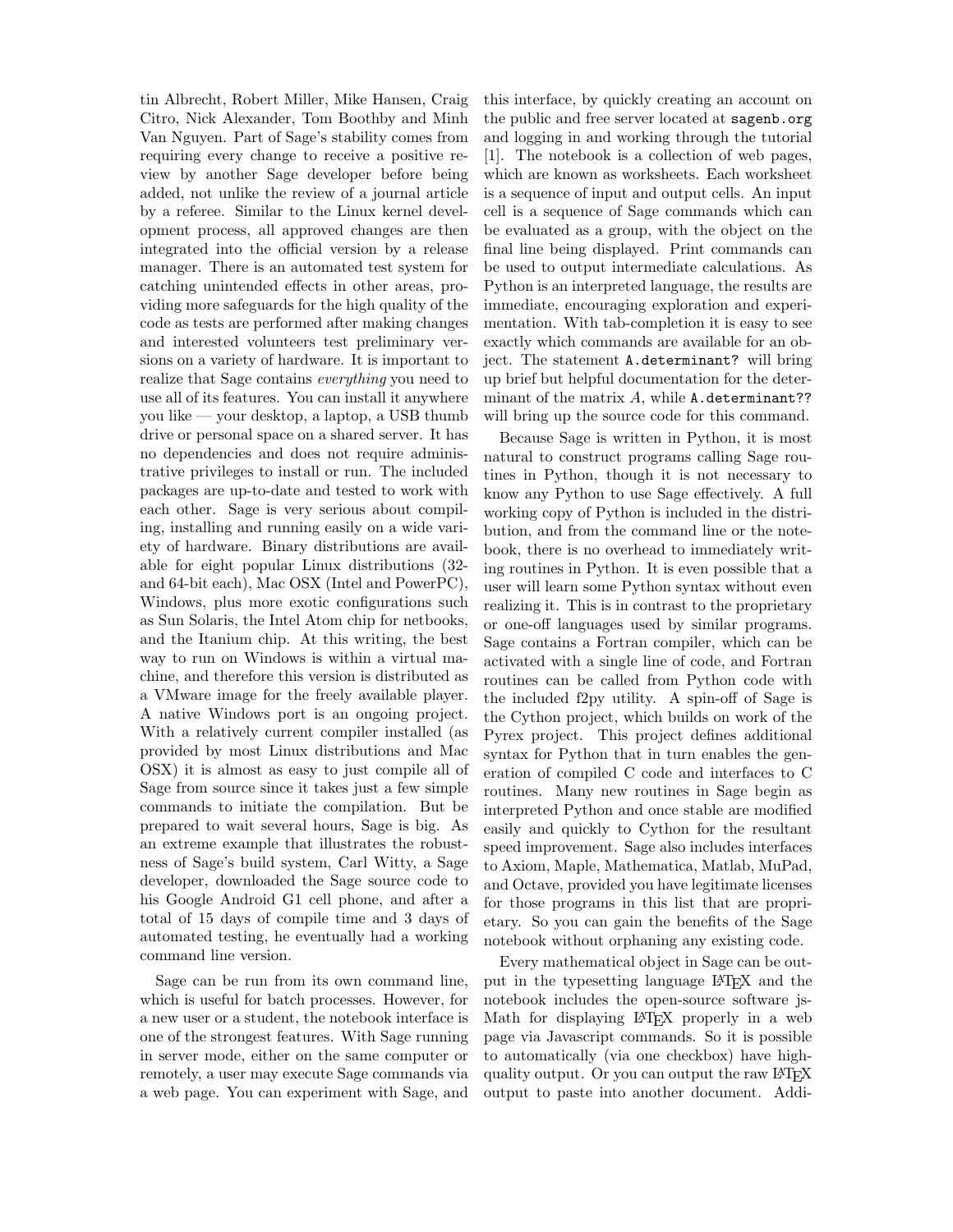tionally, Sage makes available through Javascript the open-source TinyMCE mini-word-processor so that it is possible to annotate a worksheet. Entering small snippets of LAT<sub>EX</sub> in the wordprocessor will cause jsMath to render the mathematics properly upon exiting TinyMCE. Threedimensional plots are rendered in an open-source Java applet, JMOL, originally built for chemists to visualize molecules, but adapted by Sage to render, rotate, and zoom surfaces, data, or curves in space. Worksheets are designed to be published at publicly accessible URLs or shared among a small group of collaborators. There is simple-to-use infrastructure to create sliders, input fields, and checkboxes in the output of a cell, such that the output responds to changes in the inputs. So for example, a slider might control the degree of a Taylor polynomial and the output would include a plot of both the original function and the approximation (see examples at [2]). Such a demonstration could be accompanied by notes written in the word-processor. The worksheet is a comfortable place to learn Sage (and Python and L<sup>AT</sup><sub>E</sub>X<sup>2</sup>) with obvious applications in education. For the researcher it is a comfortable place to test new applications before scaling up to production runs via the command line.

Sage is a big and fast-moving target. Not surprisingly in a young open-source project, documentation tends to lag. However, right in the source code for a command there is almost always a fairly complete explanation of input options and an explanation of the output, along with a collection of examples. Extending this coverage to 100% is one of the current priorities. One can construct an object (e.g. a function, matrix,  $ring...$ ) and use tab-completion to see just the functions possible for this object, and this is often a quick and easy way to get started experimenting with a new area within Sage. Even better are the very active online forums, including: sagesupport for help with routine questions, sage-edu for discussions of educational applications, and sage-devel for technical and design discussions, in addition to specialized forums for number theory and combinatorics and active Internet Relay Chat (IRC) channels for both support and development. Developers, including William Stein and the release managers, frequent the support areas and are quick to offer assistance or recognize bugs that need attention. It is a civil, enthusiastic and helpful community, with flame wars distinguished mostly by their extreme rarity. Wellformed questions are often handled quickly and accurately. Suggestions for new packages or functionality are welcome.

Sage is big and ambitious. What parts are of most interest to readers of SIAM Review? First, Sage does not have an easily discernible bias between symbolic, exact and numerical arenas. Symbolic manipulation is provided by a variety of different packages and some of the more notoriously difficult areas are a current focus of Sage development. With research in number theory as an early motivation, support for exact mathematics is impressive. Sage strives to represent mathematics as a mathematician views it. For example, in Mathematica the command NullSpace[A] will return a list of basis vectors for the null space of the matrix A, rather than a vector space. In Sage, the command  $W = A$ . kernel() will return a vector space W, which is a variable that can be further inspected with commands appropriate to a vector space, such as W.basis() returning a list of basis vectors, if that is what is desired. It is a subtle, but very important distinction. Similarly, in Sage you are allowed, or required (depending on your perspective), to specify the base ring or field you are working over. For example, the syntax  $\mathbb{R} \cdot \langle x \rangle = ZZ[\ ]$  defines the ring R, of polynomials in x over the integers, while  $R.\langle x \rangle = QQ$ defines R over the rationals, and  $R \cdot \langle x \rangle = CC$ defines R over the complex numbers. Now define a polynomial in  $x$  by  $p = 2*x^3+x^2+2*x+1$ . Depending on the definition of  $R$ , the command **p**.factor() will return  $(2x+1)(x^2+1)$  over the integers,  $2(x + \frac{1}{2})(x^2 + 1)$  over the rationals and  $2(x+\frac{1}{2})(x-i)(x+i)$  over the complexes. This can be a source of confusion for the novice. However, it accurately mirrors actual practice in mathematics and in the long-run the necessary precision and clarity make it possible for Sage to more directly and easily provide correct answers in more complicated situations.

Arbitrary precision computations are equally at home in Sage. For example a matrix could be simply specified over a "field" of real numbers with 200 bits of precision as C = matrix(RealField(200), [[1,2],[3,4]]). Consistent with Sage's approach, this field employs the routines of the open-source MPFR package for multi-precision floating-point numbers with correct rounding. For a random  $1000 \times 1000$  matrix of double-precision reals (the field RDF in Sage syntax) a determinant is computed via the SciPy, NumPy and BLAS packages in about 0.1 seconds on \$500 hardware. When the ring is changed to the integers, the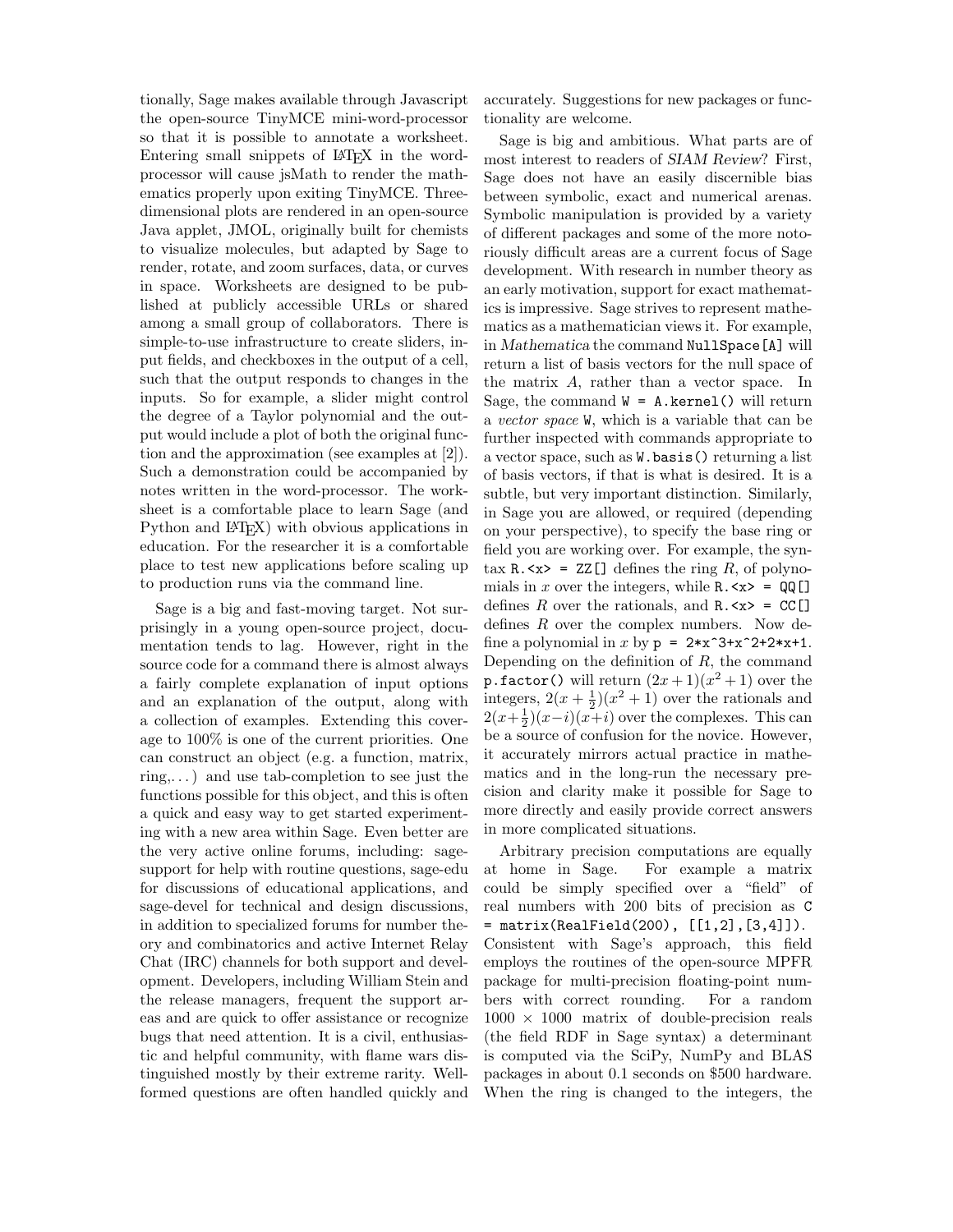open-source IML library for integer matrix computations is employed instead. Then the roughly 3,0000 digits of the determinant of a random  $1000 \times 1000$  matrix are computed exactly, though the computation time grows to about 12 seconds.

A few examples of useful open-source packages for applied mathematicians that are integrated into Sage are: SciPy and NumPy for numerical and scientific computing with Python that captures much of the functionality of Matlab; the complete R program for statistical analysis; CVXOPT for linear programming and similar optimization problems; the GNU Scientific Library (GSL) for fast Fourier transforms and numerical differential equations; ATLAS, BLAS, LAPACK, Linbox, M4RI and NumPy all for linear algebra.

One particular example might highlight the application of Sage in an area of applied mathematics. Ahmed Fasih is Ph.D. student at Ohio State University in the Department of Electrical and Computer Engineering studying radar signal processing algorithms and automatic signal analysis. His current work involves tracking moving vehicles with synthetic aperture radar data, specifically computing bounds for the minimum covariance of estimators of position, velocity, and complex amplitude of an electromagnetic scatterer in radar. In the course of this work, integrating functions with maximums of  $e^{-1000}$  or smaller became impossible to compute in Matlab. Then he found Sage and the included opensource Mpmath package, providing the necessary support for both arbitrary precision arithmetic and quadrature integration. Mpmath is another example of a specialized project that is an important component of Sage, and a recent NSFfunded joint project has strengthened this relationship. Converting his Matlab routines for Sage, Ahmed employed native Sage support for parallelizing the integrations on subintervals to submit 128 simultaneous jobs on 4-core nodes without any license infringements, and cutting his runtime by a factor of 500.

Ahmed obtained more accurate results, and better insights into his research application. He also reports the advantages of Sage containing all the bits he needed, packaged together to work together, and the freedom from the limits and hassles of licensing limits and needing administrative privileges on target machines. There is even a popular open-source distributed version-control system, Mercurial, that is packaged with Sage and was useful for his research group. He reports

the roughest patch was initially understanding all the data type conversions for numbers and vectors between Sage, Python and Mpmath, but in the spirit of open-source development, he plans to use his experience to help the author of mpmath to simplify the situation for others. Presently, for a course in parallel computing architectures, he is experimenting with the PyCUDA package from within Sage, which is a Python interface to the CUDA C framework. This is an initiative to employ nVidia graphics cards as computational engines for intensive parallel computations (besides just computer games).

I resolved at the start of the 2008-09 academic year to learn Sage by using it every reasonable chance I got, abandoning a 20-year investment in Mathematica. The straightforward interface to the open-source package GAP (Groups, Algorithms and Programming) was uncomplicated enough to allow me to integrate a computational approach to group theory into my introductory course for the first time. The exact linear algebra routines are useful as I extend my linear algebra textbook, especially being able to simply cut and paste the LATEX output from Sage to the book. In multivariable calculus the 3-D plots have been invaluable, such as a plot of the degree 16 two-variable Taylor polynomial approximating  $f(x, y) = \sin(x) \cos(y)$  on  $[-\pi, \pi] \times [-\pi, \pi]$ , with Sage computing the 154 necessary partial derivatives symbolically. I've been trading similar worksheets for this course with Jason Grout at Iowa State University and Robert Mařík at Mendel University in the Czech Republic, often by publishing worksheets off the Sage public server. Sage will see significant action as I finish an integral calculus course this term with infinite series and Taylor polynomials. Preparing an upcoming presentation will give me an excuse to learn more about Sage's graph theory routines.

Sage is big, and there is much to explore and use in your professional activities as a mathematician. It is an impressive concentration and unification of mathematical knowledge. The reliance on mature open-source packages and open standards provides a measure of confidence and future-proofing. There are a few rough edges as the project matures, but this also provides the opportunity to get involved and influence development. But see for yourself by experimenting at the public server (sagenb.org) along with the over 5,000 others who have accounts there, or simply install your own copy on your favorite hardware. Either way, its free.